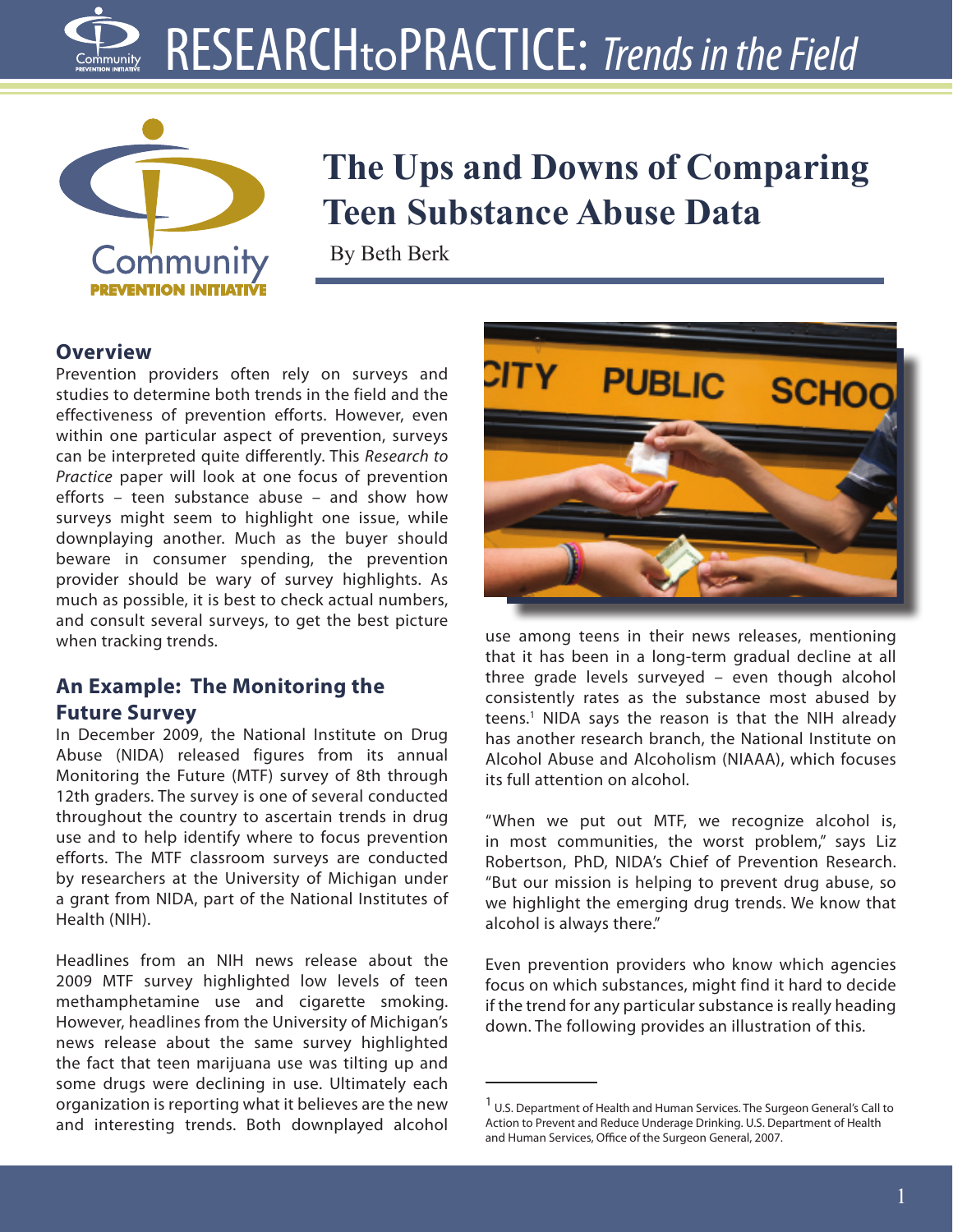The MTF 2009 survey found that alcohol use has been in a long-term, gradual decline at all three grade levels surveyed (8th, 10th and 12th grades). Past month use fell by over 40 percent among 8th graders, over 25 percent among 10th graders and by one sixth among 12th graders. NIDA InfoFacts: High School and Youth Trends reports that from 2004 to 2009, decreases were observed in lifetime, past-year, past-month, and binge use of alcohol across the three grades surveyed.

However, the Partnership for a Drug-Free America's highly respected teen survey shows what it calls a "resurgence" in teen drug and alcohol use. According to the 2009 Partnership Attitude Tracking Study (PATS), sponsored by MetLife Foundation, the number of teens in grades 9 through 12 that used alcohol in the past month has grown by 11 percent (from 35 percent in 2008 to 39 percent in 2009).

Experts say the difference in prevalence percentages among major surveys is primarily due to the methodology used to conduct the survey. "Each survey undergoes a process of 'data cleaning' which means that inconsistencies are used to delete certain responses," says Barbara Delaney, Senior Vice-President and Director of Research for the Partnership for a Drug-Free America. "The MTF process is tighter



and more rigorous than PATS, which helps explain why PATS numbers are often higher than MTF. The main advice I would give is to look at the trends over time – MTF and PATS have very consistent trends."

# **Tips on Interpreting Survey Data**

# **1. Look for Trends Over Time**

Looking at trends over time is one of the best ways to understand them. "It's always better to look over time because then you are able to assess where you are going," says Robertson. "For example, for five years your emphasis might be on methamphetamine because there's a drug route coming up from Mexico that's bringing meth in. So you work on that very hard and you see the trends are going down, but without taking a long term look at it you don't know how much. And you don't know if other things are creeping up while that's going down. So you always have to take a long term look at it."

# **2. Understand How the Survey is Conducted**

A popular nationwide survey, the National Survey on Drug Use and Health (NSDUH) is conducted in homes, and has consistently lower prevalence percents than other youth surveys. "The primary reason is the situation," says Delaney. "Parents and caregivers are in the home when the adolescent completes the survey, unlike MTF, PATS, and YRBS (Youth Risk Behavior Survey) which are conducted in schools." She says that even though MTF, PATS, and YRBS are conducted in schools there will also be differences in absolute prevalence percentages primarily due to sample identification and data cleaning. Another difference is that YRBS is only conducted every two years, rather than annually.

#### **3. Read News Releases and Survey "Highlights" with Caution**

Emphasis on certain trends may be due to the issuing agencies' particular areas of concern. "I would recommend that a prevention provider/organization look at the trends of the particular drug in which they are interested as well as reading the individual press releases," Delaney says.

NIDA's Robertson agrees. "When we, for example, highlight things such as prescription drug abuse, that's because it's an emerging trend among youth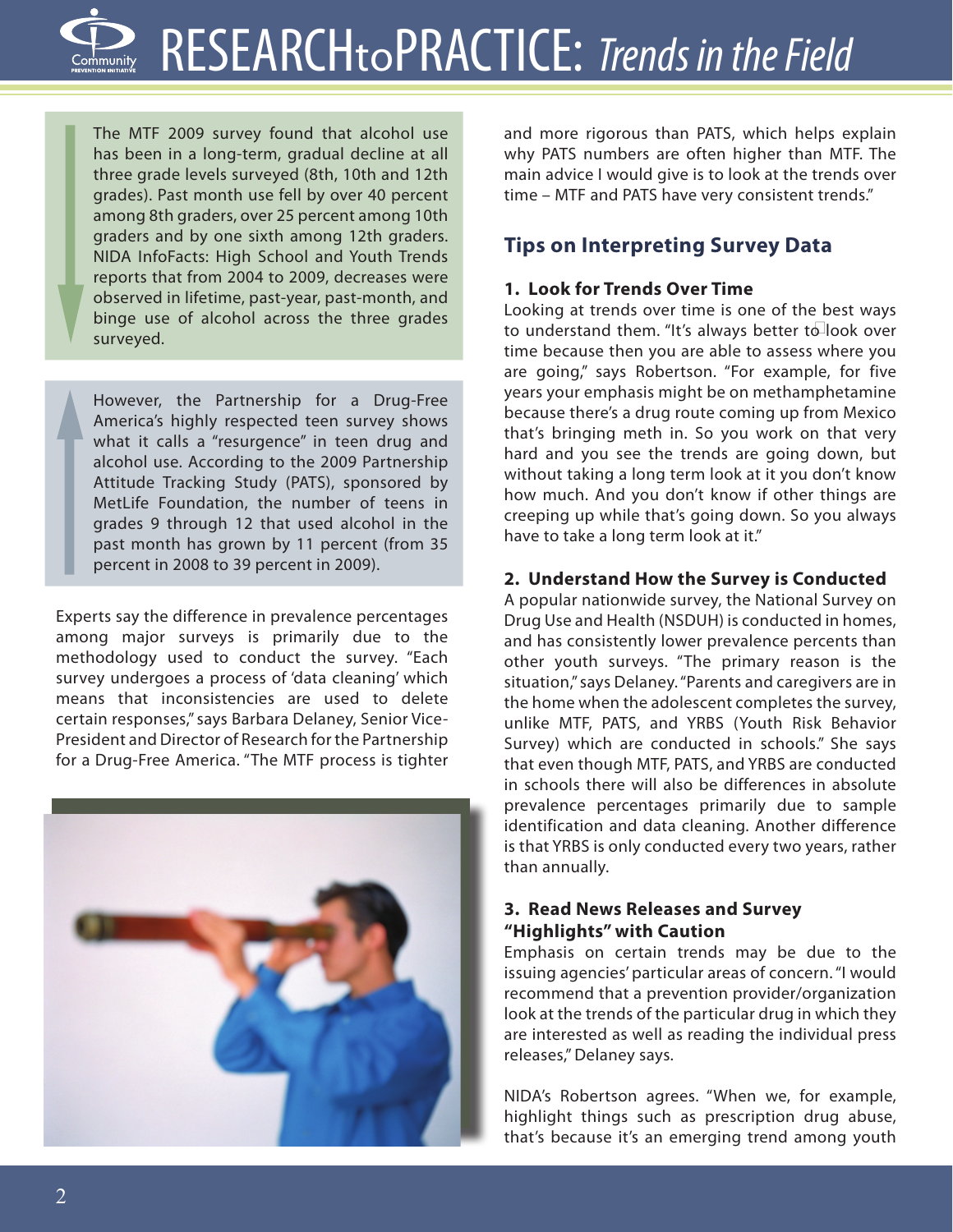and it's a very dangerous thing, and we don't want it to explode into a huge epidemic," Robertson says. "When we see a bump up of 2 or 3 percent in a relatively low base rate drug, that's a great concern. Especially when we filter that through the availability of the drug. For kids, for example, the availability of prescription drugs is very high."

She suggests that prevention providers also use caution when they hear about substance abuse news stories that take place in other regions. "If a big story hits the news, but it's in Baltimore, Maryland, what relevance does that really have to your population?" she says. "You really have to filter all of that through the lens of – what is my real demographic here?"

#### **4. Find Local Data**

National trends are important because they give a standard to which you can compare state, county or local-level data and see how you are doing. But ultimately, local communities need to understand how their substance abuse problems relate to the national picture. The following is an exerpt from an interview iwth Tamu Nolfo, PhD, a certified prevention specialist based in Northern California.

"If you are not getting down into your own local data, you're really missing the mark in prevention." She says data from MTF and other national surveys provide interesting information, such as monitoring trends over a period of years or seeing how policies can change things. But Nolfo says most prevention providers will need to get data for the area that they are responsible for. "You need data that speaks to what your risk factors are," she says. "Those risk factors are generally applicable to all substances."

CARS has partnered with Dr. Nolfo to develop a matrix of several common data sources with information on who is surveyed, how the information is collected, and how the data sources might be studied together to see where findings overlap (see Resources). Most California-based prevention providers look at the California Healthy Kids Survey and/or the California Student Survey.

NIDA's Robertson suggested community-based prevention providers who want more information consult two NIDA publications: "Community Monitoring Systems: Tracking and Improving the Well-Being of America's Children and Adolescents" and "Preventing Drug Use Among Children and Adolescents: A Research-Based Guide for Parents, Educators, and Community Leaders (Second Edition)," commonly known as the Red Book. The Substance Abuse and Mental Health Services Administration (SAMHSA) has added "Communities that Care" (CTC) as a part of the CSAP toolkit. SAMHSA allows interested people to download CTC materials from the website and use them in implementing prevention programs. The Bach Harrison Youth Survey, also known as the Prevention Needs Assessment Survey, is another tool for gathering data in any interested state, community, school district, or school. The survey gathers information typically needed to plan prevention and intervention programs.

#### **Resources:**

Companion piece: "Survey Data Sources for Substance Abuse Prevention: A Review and Summary" http://www.ca-cpi.org/Publications/publications\_ main\_page.htm

NIDA's Red Book – "Preventing Drug Use Among Children and Adolescents: A Research-Based Guide for Parents, Educators, and Community Leaders (Second Edition)" http://www.drugabuse.gov/pdf/ prevention/RedBook.pdf

NIDA's "Community Monitoring Systems: Tracking and Improving the Well-Being of America's Children and Adolescents" http://www.drugabuse.gov/pdf/ cms.pdf

SAMHSA's "Communities that Care" http://preventionplatform.samhsa.gov/ Bach Harrison Youth Survey http://www.bachharrison.com/BHResources/PNASurvey.aspx